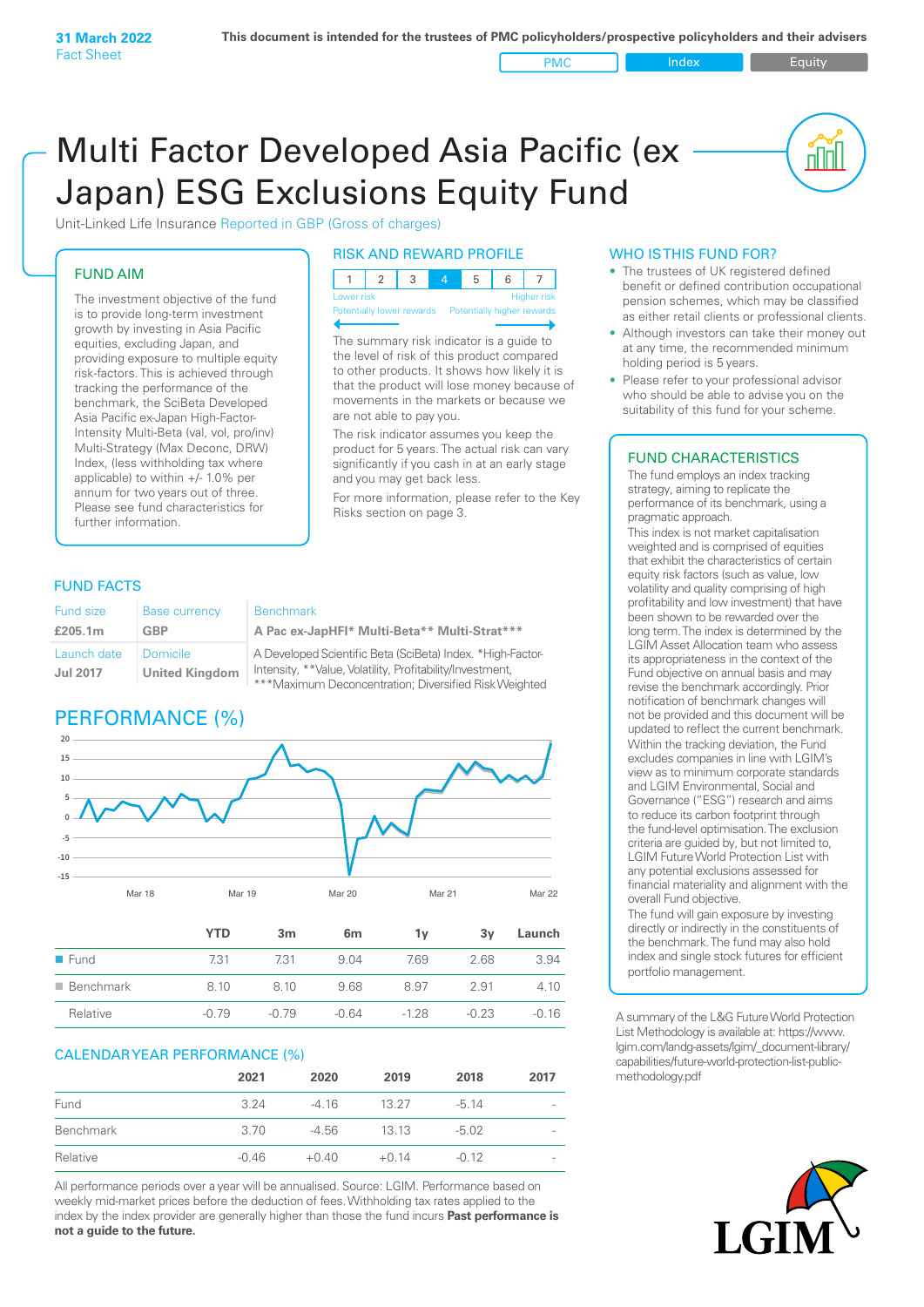Unit-Linked Life Insurance Reported in GBP (Gross of charges)

**31 March 2022** Fact Sheet

# PORTFOLIO BREAKDOWN

All data source LGIM unless otherwise stated. Totals may not sum due to rounding. In order to minimise transaction costs, the Fund will not always own all the assets that constitute the index and on occasion it will own assets that are not in the index. The number of fund holdings can differ from the index due to corporate events and proxy holdings.



# SECTOR (%)

| $\blacksquare$ Financials | 37.2 |
|---------------------------|------|
| ■ Basic Materials         | 19.9 |
| Industrials               | 9.9  |
| ■ Non-cyclical Consumer   | 74   |
| ■ Cyclical Consumer       | 7.1  |
| <b>Telecoms Services</b>  | 60   |
| <b>Technology</b>         | 5.3  |
| $\blacksquare$ Utilities  | 48   |
| $\blacksquare$ Healthcare | 16   |
| $\Box$ Other              | 09   |
|                           |      |

# MARKET CAPITALISATION (%) TOP 10 HOLDINGS (%)

| $\blacksquare$ Large     | 83.0 |
|--------------------------|------|
| $\blacksquare$ Mid       | 17.0 |
| $\blacksquare$ Undefined |      |
|                          |      |

■ Top 10 holdings 25.2% Rest of portfolio 74.8% No. of holdings in fund 76 No. of holdings in index 78

| <b>BHP Group</b>             | 3.3 |
|------------------------------|-----|
| <b>CK Asset Holdings</b>     | 2.7 |
| Mtr                          | 27  |
| Dexus                        | 26  |
| <b>Link Reit</b>             | 2.4 |
| <b>CK Hutchison Holdings</b> | 24  |
| Telstra                      | 2.3 |
| Hongkong Land Holdings       | 2.3 |
| Mineral Resources            | 2.3 |
| Aurizon Holdings             | 21  |
|                              |     |

# COUNTRY (%)

|    | Australia   | 48.3 |  |
|----|-------------|------|--|
|    | Hong Kong   | 30.4 |  |
| G. | Singapore   | 18.4 |  |
|    | New Zealand | 3.0  |  |
|    | Other       | ()() |  |
|    |             |      |  |



comprises 25 fund managers, supported by two analysts. Management oversight is provided by the Global Head of Index Funds. The team has average industry experience of 15 years, of which seven years has been at LGIM, and is focused on achieving the equally important objectives of close tracking and maximising returns.